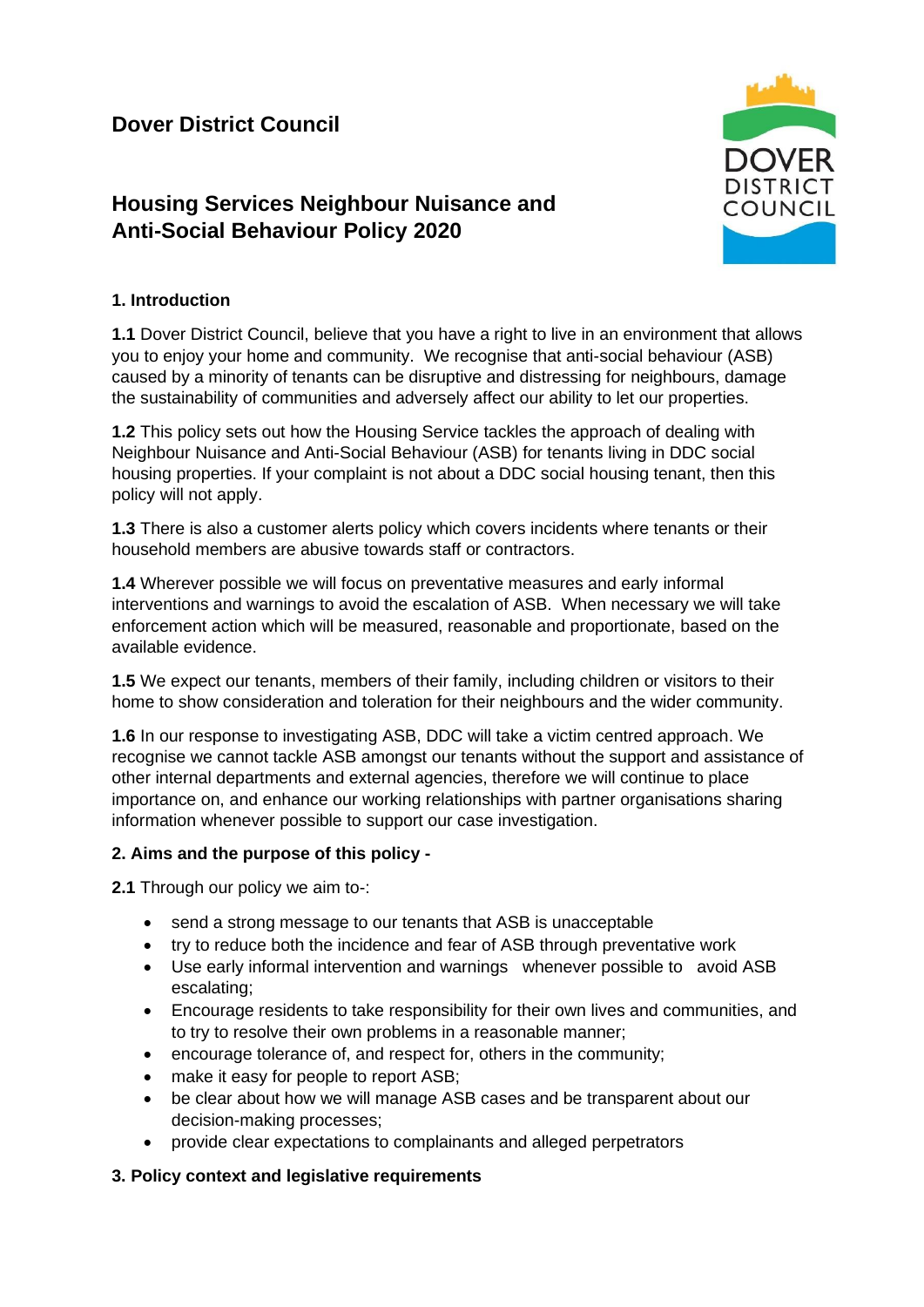**3.1** The Council have a range of legal powers to help us deal with ASB. These powers are contained in the Housing Acts of 1985 and 1996, the Anti-Social Behaviour Act 2003, the Anti-Social Behaviour, Crime and Policing Act 2014 and the Environmental Protection Act 1990.

**3.2** The tenancy agreement clearly sets out the standard of behaviour expected of tenants. The conditions related to Neighbour Nuisance and ASB are referred to in detail when a new tenant signs their tenancy agreement and new tenants are advised that should they or their relatives/visitors cause a nuisance to those living in the local area they may put their tenancy at risk.

**3.3** DDC will also take into account our responsibilities under the Human Rights Act 1998 and Equality Act 2010.

**3.4** In serious cases of ASB, DDC may rely on the powers set out in the Housing Act 1985 (as amended by the Anti-Social behaviour Crime and Policing Act 2014) to obtain possession of a property using the absolute ground for possession. Our use of these powers will be limited to the most serious cases and where we consider this to be a justifiable and proportionate response to the problem.

#### **4. What is anti social behaviour?**

**4.1** DDC have adopted the definition of ASB used in Section 2 of the Antisocial Behaviour Crime and Policing Act 2014- : Which states Antisocial behaviour means –

(a) Conduct that has caused or is likely to cause, harassment, alarm or distress to any person.

(b) Conduct capable of causing nuisance or annoyance to a person in relation to that person's occupation of residential premises, or

(c) Conduct capable of causing housing-related nuisance or annoyance to any person.

DDC prioritize our response to reported ASB and the list below (which is not limited to) contains some examples of behaviours falling into each category.

#### **4.2 Category A**

• Serious and violent incident involving person or property

• Intimidation and harassment

• Hate behaviour that targets members of identified groups because of their perceived difference e.g. racial harassment.

#### **4.3 Category B**

• Using or threatening to use housing accommodation to manufacture, supply or sell drugs, or for other unlawful purposes.

- Threatening or abusive behaviour
- Excessive noise nuisance.

## **4.4 Category C**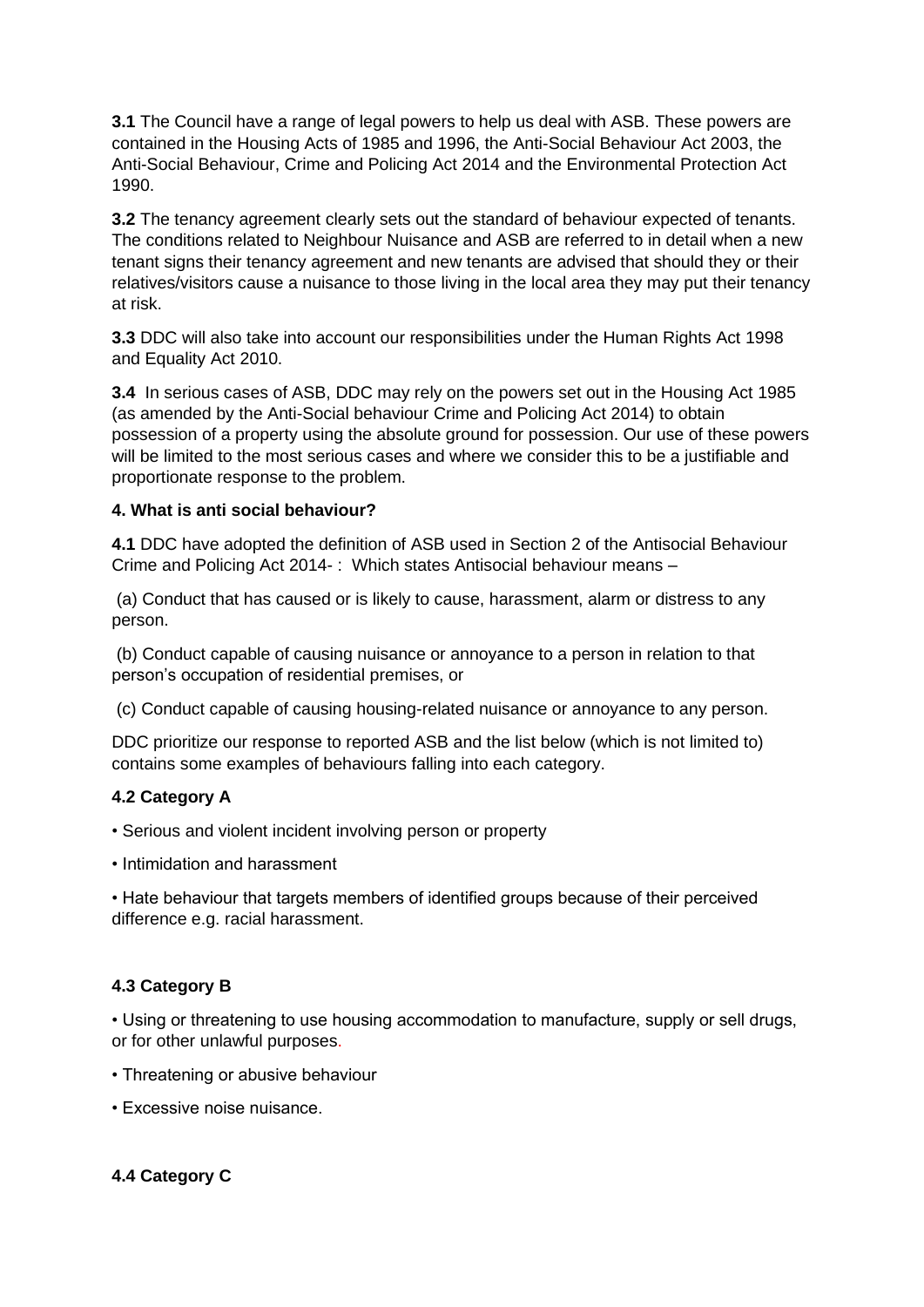The fouling of public areas, graffiti (unless it is a racist or obscene) fly tipping, nuisance vehicles

Excessively untidy Gardens

Noisy Animals

#### **5. What is not considered to be Anti-Social Behaviour?**

**5.1** DDC will not investigate normal behaviour occurring at unusual times because of different working patterns, one off parties, where there is no evidence the incident will reoccur, smoking or cooking odours or clashes of lifestyle due to cultural differences.

**5.2** We accept people have different lifestyles and it is important that we are realistic when advising complainants what we can and cannot do in relation to a complaint of ASB or neighbour nuisance.

**5.3** Not all inconsiderate behaviour by neighbours is antisocial behaviour. Noises that arise out of the ordinary and reasonable use of a property are not breaches of tenancy and will not be subject to enforcement action.

**5.4** Below are examples of issues which may upset or disturb people, and which are unlikely to be dealt with as ASB are-:

- Babies crying;
- Children playing (including balls games- unless they are being played in a communal area and causing a nuisance)
- Cooking smells;
- Doors and drawers being shut;
- Dishwashers, hoovers, tumble dryers, washing machines and or other household appliances;
- Dropping of objects/moving of furniture
- General talking/ Heavy footfalls (people walking on floors or upstairs);
- Flushing toilets and running water;
- Lights switches being turned on and off;
- Loud talking or laughing;
- One-off or isolated incidents e.g. a party or an argument or altercation;
- People carrying out DIY jobs at unreasonable hours of the day.
- Family disputes
- Families arguing and shouting between themselves. (unless you suspect there is domestic abuse taking place in which case this should be reported to the police)
- Sexual noises,
- Shift workers leaving home.
- Occasional slamming of doors
- Where there is no breach in the tenancy i.e.: people staring or being inconsiderate.
- Noise transference due to poor sound insulation.

This list may, from time to time include other low- level nuisance issues.

#### **6. Complaints that DDC Housing Management may not be the lead investigator of.**

**6.1** There are some types of complaints that while we recognise may constitute ASB or neighbour nuisance we may not be the lead investigator of. These are-;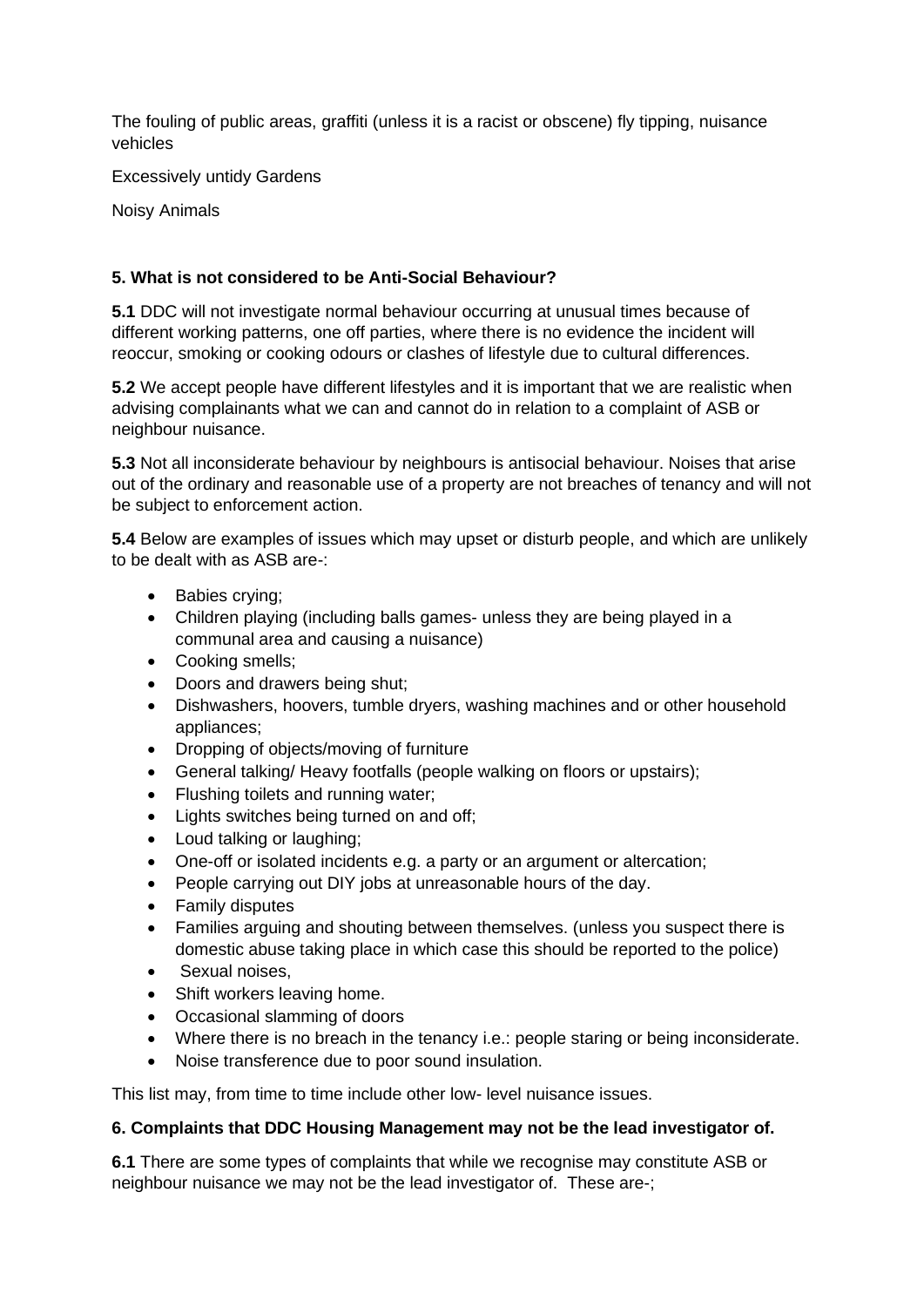- Complaints about tenants of another housing provider, a private tenant or owner occupier;
- Environmental issues such as abandoned cars, bonfires and fly tipping.
- Harassment and intimidation;
- Hate crime;
- Highways related matters including parking illegally or inconsiderately on land outside of a tenancy boundary;
- Illegal or immoral activity;
- Hoax calls to emergency services;
- Threatening behaviour and verbal abuse;
- Violence to person
- CCTV related nuisance
- Drug dealing
- Smoking cannabis
- Safeguarding or welfare concerns

**6.2** When incidents of this type are reported to DDC we will provide advice and signposting to the agency best placed to investigate these allegations and work with partner agencies where required, to support resolution of these issues. Where a clear breach of tenancy has been proven by a partner agency, DDC may rely on this and consider taking tenancy enforcement action.

#### **7. Our expectations of tenants**

**7.1** Tenancy agreements are the legally binding contracts that tenants and their landlords sign and which sets out the terms and conditions for both parties. Our tenancy agreement and lease contain clauses on ASB. These clauses make clear to residents what type of behaviour they are responsible for and what type of behaviour is not acceptable. Tenants are responsible for the behaviour of those who live with them and their visitors, this includes children and pets.

**7.2** We will make clear to complainants from the outset whether what they are reporting to us as ASB is something that we can realistically and appropriately investigate. We will clarify our position if it is unlikely, we can effectively investigate the matter if other statutory bodies are unwilling to support it. If this is the case, an explanation will be given as to why, and alternatives for how the complainant could deal with the issue themselves will be offered.

**7.3** We expect complainants to take responsibility for minor personal disputes with their neighbours and we will offer advice on how to approach their neighbour in the first instance.

**7.4** In cases where it has been identified that there is a housing-related neighbour dispute, and both parties are willing to engage to reach a resolution, the Housing Officer will determine whether a referral to an independent mediation scheme would be appropriate.

**7.5** We will be clear with complainants if we feel another agency would be better placed to investigate their issue, for example the Police or Kent Highways. We will provide advice on what agency would be more appropriate and provide their contact information, but we would expect complainants to liaise directly with those agencies thereafter.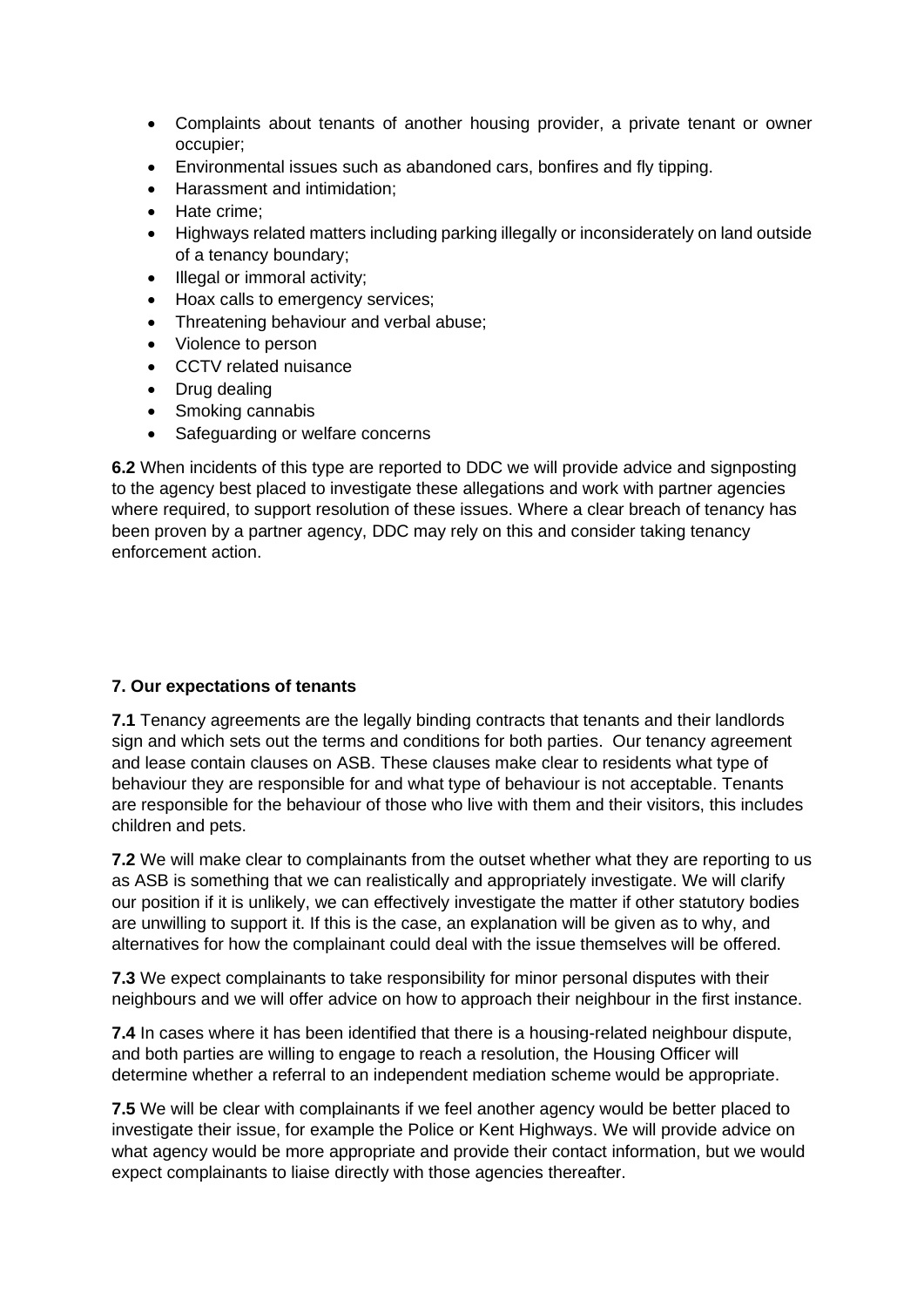#### **8. Preventative work**

**8.1** DDC recognises that one of the most effective ways to tackle ASB is to take preventative and supportive measures to discourage ASB from occurring in the first place. DDC take a range of preventative measures including-:

- allocating properties in accordance with the allocations and lettings policies
- Using Introductory Tenancies, where applicable, to take action when a new tenant breaches the conditions of their new introductory tenancy agreement
- Explaining the clauses about ASB in the tenancy agreement to new tenants before they sign their tenancy agreement.
- Providing and publicising information on what constitutes ASB
- Providing information on what a tenant can do to combat ASB and what we can and cannot do to help
- To target resources to improve the layout and environment on the estates we manage
- Co-operating and working with Multi Agency Partnerships

## **9. Early intervention and warnings to help resolve ASB**

**9.1** In some cases, ASB can be resolved using early warnings and interventions.

These interventions include but are not limited to-:

- Written or verbal warnings
- Joint visits with the Police or other agency representatives
- Prompt action for repairs as a result of anti- social behaviour e.g. the removal of graffiti
- Referral to Environmental Health to investigate a statutory nuisance
- Referral to the Mediation Service
- Community Protection Warnings/Community Protection Notices
- Acceptable Behaviour Agreements
- Support for vulnerable alleged perpetrators on a case by case basis
- Extension of Introductory and Starter Tenancies, where applicable.
- Multi agency partnership working

## **10. Enforcement action**

**10.1** We may consider taking legal action to address ASB if other interventions and warnings have failed. However, in the case of ASB which endangers life or property we will consider if immediate legal action is necessary. Any legal action taken will be considered on the grounds of proportionality and will consider a perpetrator's capacity as well as issues raised under the Human Rights Act 1998 and Equality Act 2010.

**10.2** We may consider applying to the County Court for an injunction. Depending on the severity of the behaviour, this could be with/without notice; with/without power of arrest and with/without an exclusion order. Where we wish to apply for an injunction affecting someone under the age of 18, we will apply via the Youth Courts and will consult with Youth Offending Teams (YOT) and other agencies as appropriate, prior to the application of an injunction. Where possible we will seek to make an order for positive requirements, encouraging the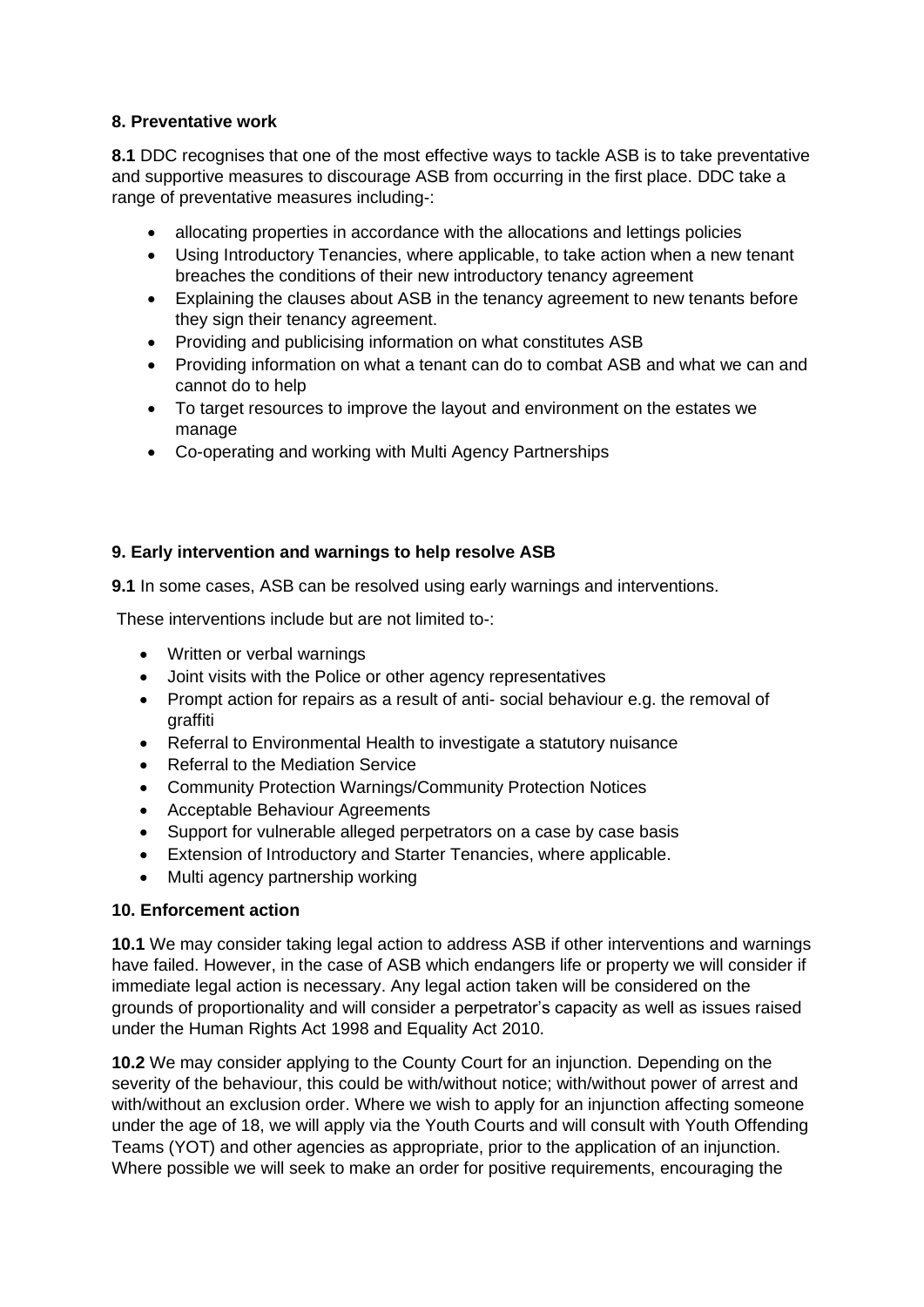perpetrator to remedy their behaviours. Positive requirements will be considered on a case by case basis and may be subject to availability of additional services in the area.

**10.3** We may take formal legal action when other informal interventions to tackle ASB have failed or where the incident is so serious there has been a danger to life or property, where applicable and appropriate, we will apply to court for a possession order. In some circumstances, an ASB case may meet the threshold for an application to court for a possession order on the absolute grounds. In order to apply for possession on the absolute grounds, one of the following must apply.

- Been convicted of a serious offence
- Been found guilty of a breach of ASB injunction
- Been convicted of a breach of their Criminal Behaviour Order
- Had their property be subject to a Closure Order
- Been convicted of an offence of breach of their Abatement Notice

#### **11. Reporting anti-social behaviour**

**11.1** Tenants and others can report anti-social behaviour to DDC:

- In person at one of our offices or during a scheduled visit by a member of our staff.
- By telephone: 01304 821199
- Online using our ASB reporting form on the DDC website at [www.dover.gov.uk](http://www.dover.gov.uk/)

**11.2** We believe that anyone reporting ASB plays a key role in its successful management. Complainants are expected to co-operate with reasonable requests to assist DDC to progress reports of ASB. This may mean agreeing to self-resolution actions, keeping to appointments, keeping records of incidents or taking part in mediation. We may not be able to take further action to resolve the ASB without reasonable cooperation from complainants which may include complainants providing witness statements and/or attending court.

#### **12. How will DDC respond to complaints of ASB.**

**12.1** When we open a case, we will always assess the severity of the behaviour (risk to complainant) and will use the following categories;

- Category A) we will respond to the complainant in 2 working day
- Category B) we will respond to the complainant in 4 working days
- Category C) we will respond to the complainant in 10 working days

**12.2** When opening a case, we will always contact the complainants to discuss. We will always complete an action plan, in agreement with the complainant, to contain what we will do (and what complainants will do) to resolve the issue, and within what timescales.

**12.3** We will retain clear records of all ASB cases for the purposes of evidence gathering, monitoring and quality checks. All records will be kept electronically and will be kept up to date. The Housing Services Manager will review all cases of ASB regularly to ensure compliance with policy and procedure and to ensure positive progress in case management, including regular contact with the complainant

**12.4** In emergencies and where the incident involves serious threats, physical violence or hate crime we will advise you to make urgent contact with the police to report this and to access immediate support.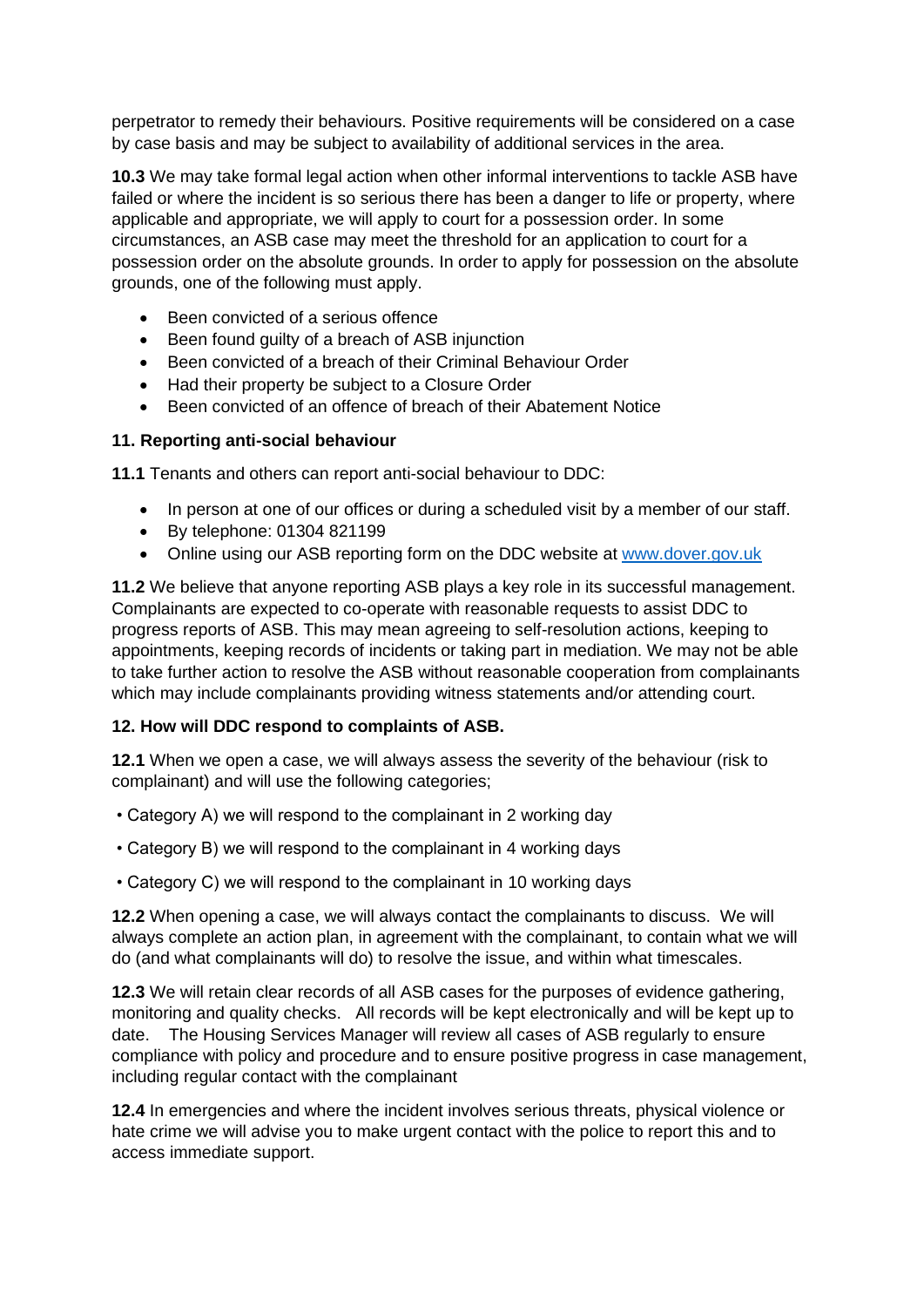**12.5** If a complaint does not constitute ASB or falls outside of our remit as a landlord, we will contact the complainant and advise them of our reasons for not investigating their allegation. Where DDC will not be the lead investigator of a complaint our officers may, if appropriate signpost the complainant to other services or agencies who may be able to assist or to other sources of information which may be of help to them. If a complainant disagrees with a decision not to accept a complaint or they have additional information that has not yet been considered, they can ask for the decision not to investigate to be reconsidered.

## **13. Support for Complainants.**

**13.1** We encourage and support complainants and others affected by ASB to continue to live at home and work with us to resolve the problem, rather than to move away from the problem. We will agree an action plan with the complainant and keep them and any witnesses informed of the progress of the case, which will include timescales for action.

**13.2** If required, we will review security measures for witnesses and ensure that they are well prepared for court. We may provide transport to court, an escort at court and follow up support if necessary.

## **14. Support for Perpetrators.**

**14.1** We recognise the potential for vulnerable people who are the perpetrators of ASB to also be the victims of ASB because of the abusive and exploitive behaviour of others. In these cases, we will make appropriate safeguarding referrals and referrals to support agencies where we cannot provide support ourselves. We will work with other agencies such as mental health teams, drug action teams and community- based organisations, to try to establish support packages for both victims and vulnerable perpetrators before any formal tenancy enforcement action is considered. Where feasible and applicable, we will seek to include positive requirements within any ASB injunction applications.

**14.2** Please also see the DDC safeguarding policy on the Council website ww.dover.gov.uk/

## **15. Training**

**15.1** DDC officers are trained to investigate and manage cases of ASB and all our staff have access to the up to date policies and procedures for managing ASB. We will not tolerate abuse towards our employees, resident representatives or voluntary workers and will take action in accordance with our ASB and customer alerts policy against anybody who directs abuse against our employees, resident representatives or voluntary workers.

#### **16. How to make a complaint**

**16.1** If you are unhappy with the way that a case has been handled you can make a complaint by phoning 01304 872322 or email [complaints@dover.gov.uk.](mailto:complain@dover.gov.uk) Your complaint will be investigated by an independent complaints officer who was not involved with the handling of your case.

## **17. Community Trigger**

**17.1** The Community Trigger is a process which allows members of the public to ask their local Community Safety Partnership to review responses to incidents of anti-social behaviour.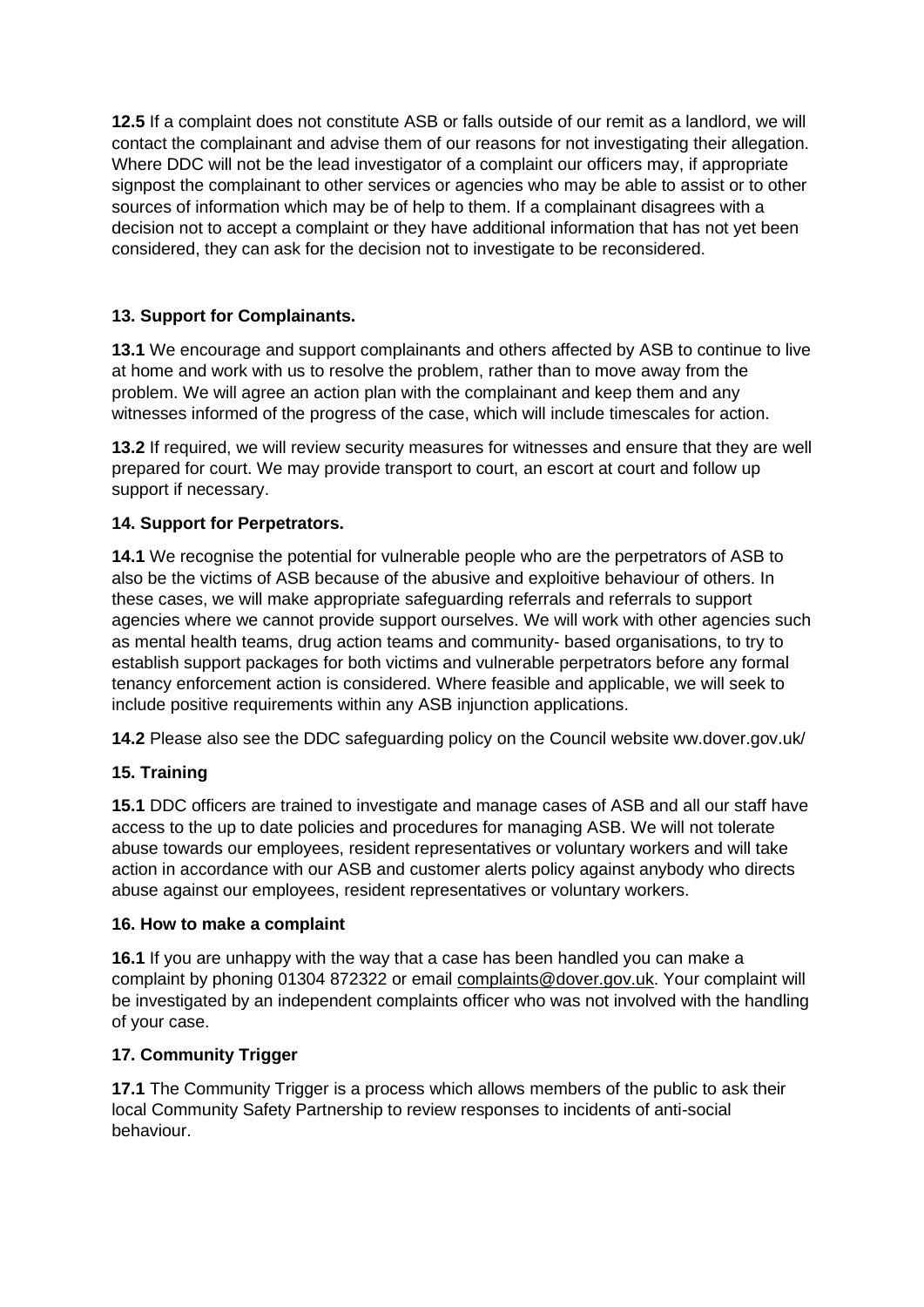**17.2** The Trigger has been introduced to help ensure that agencies are working together to resolve incidents of anti-social behaviour that are affecting residents' quality of life. Once a community trigger has been raised DDC will appropriately share information between agencies, to review the actions that have been taken and use available resources to try and reach a solution and make recommendations that will hopefully prevent the situation from reoccurring.

**17.3** The Trigger does not replace the existing complaints procedures of DDC or an ability to complain, when appropriate, to the [Local Government Ombudsman](http://www.lgo.org.uk/) or [Independent Police](http://www.ipcc.gov.uk/)  [Complaints Commission.](http://www.ipcc.gov.uk/)

## **18. Hate Crime**

**18.1** If someone is being bullied, harassed or abused because of age, race, religion, disability, sexuality or gender identity then it can be reported via the independent Hate Crime Reporting line on [www.report-it.org.uk](http://www.report-it.org.uk/) or phone the police on 101 or 999 in case of an emergency.

#### **19.Confidentiality**

**19.1** DDC officers will deal with complaints of ASB in confidence and with discretion and sensitivity.

**19.2** Our policy is not to accept anonymous complaints, however, in exceptional circumstances, where the reported nuisance is extreme, can be evidenced, and is deemed to be having a significant effect on others in the community, we will investigate as appropriate. If someone is making a complaint on behalf of another person, we will require that person's authorisation to proceed with investigating the complaint.

#### **20. Information sharing and data protection**

**20.1** Dover District Council is a Data Controller under GDPR and are therefore required to process and protect personal data in line with data protection legislation.

**20.2** We seek the complainant's permission prior to the disclosure of information to other parties. This includes the other party, legal representatives or any other interested party. We will share information provided to us without explicit consent, if it is required to prevent and detect crime or there is a serious safeguarding concern.

**20.3** We process personal data in compliance with data protection legislation including the Data Protection Act 2018 & General Data Protection Regulation 2016. All processing of personal data will be done so in line with the data protection principles and where appropriate the necessary exemption applied.

**20.4** Full details of how we store and use personal information about our customers can be found on our web site and in our privacy statement at **www.dover.gov.uk/privacy** this will also contain contact information If you have any questions or require assistance from the data protection/information governance team.

**20.5** We may share information about both complainants and alleged perpetrators in the following circumstances: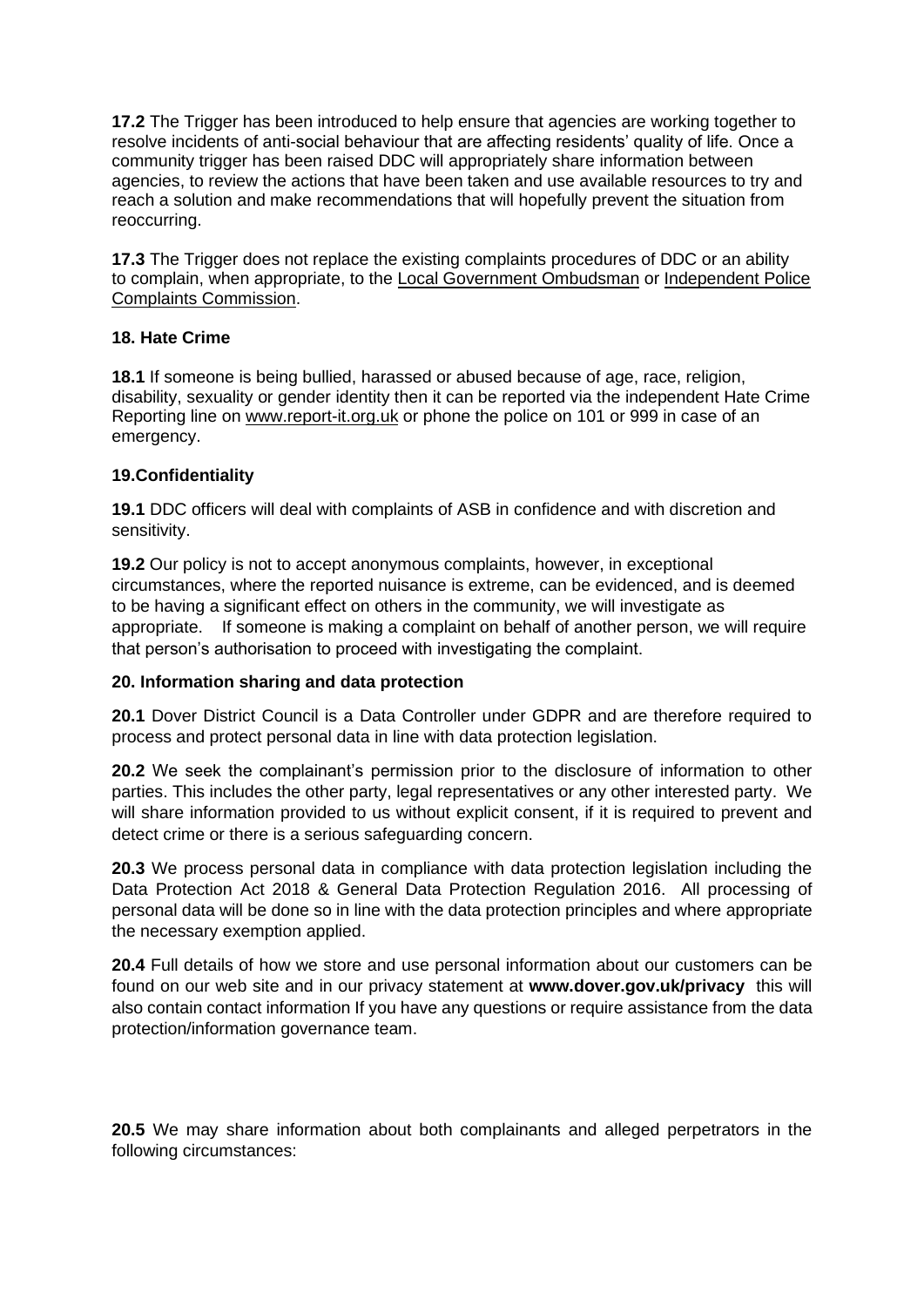- Section 115 of the Crime and Disorder Act 1998 allows DDC and its partners to share information for the purpose of preventing and detecting crime and disorder.
- DDC will share information in accordance with the Kent and Medway Information Sharing Agreement. DDC has signed up to this agreement, which sets out:
- What information is going to be shared
- What powers in law give the ability to share information
- How information is going to be shared
- Who the partners to the agreements are; and
- **Any necessary security requirements**

**20.6** One off sharing under the Kent and Medway Information Sharing Agreement will require the completion of the KMISA Record of Sharing form which can be obtained from the Data Protection Team.

**20.7** For further information on our data protection compliance please view our Data Protection Policy here at https://www.dover.gov.uk/Corporate-Information/PDF/Data-Protection-Policy.pdf

#### **21. Case closure**

**21.1** When considering whether it is appropriate to close an investigation, the housing officer will take into account the following factors.

- whether the anti-social behaviour has ceased
- If another partner agency is leading on the investigation and intervention.
- Whether a lack of evidence from a witness(es) prevents further action being considered
- Whether intervention in the form of mediation has assisted in resolving matters

• Where there are several parties involved, making counter allegations with no independent witnesses to the incident(s)

#### **22. Guidance for staff**

**22.1** DDC is committed to:

- Ensuring its staff are aware of the importance of dealing with reports of incidents of ASB quickly and effectively and provide complainants with practical help, advice, information and support ensuring new staff are aware of and understand the ASB policy and procedure as part of the induction process ensuring staff can prioritise complaints
- being clear about the standards expected of staff and ensuring they have the confidence and knowledge to investigate incidents and reports of ASB supporting staff and encouraging learning to understand the legislation and powers available to tackle anti-social behaviour
- ensuring staff are sensitive to issues of diversity, sustainability and homelessness.
- doing what we say we will do and not making promises we cannot keep
- respecting the confidentiality of all our tenants and leaseholders

#### **23. Monitoring and review**